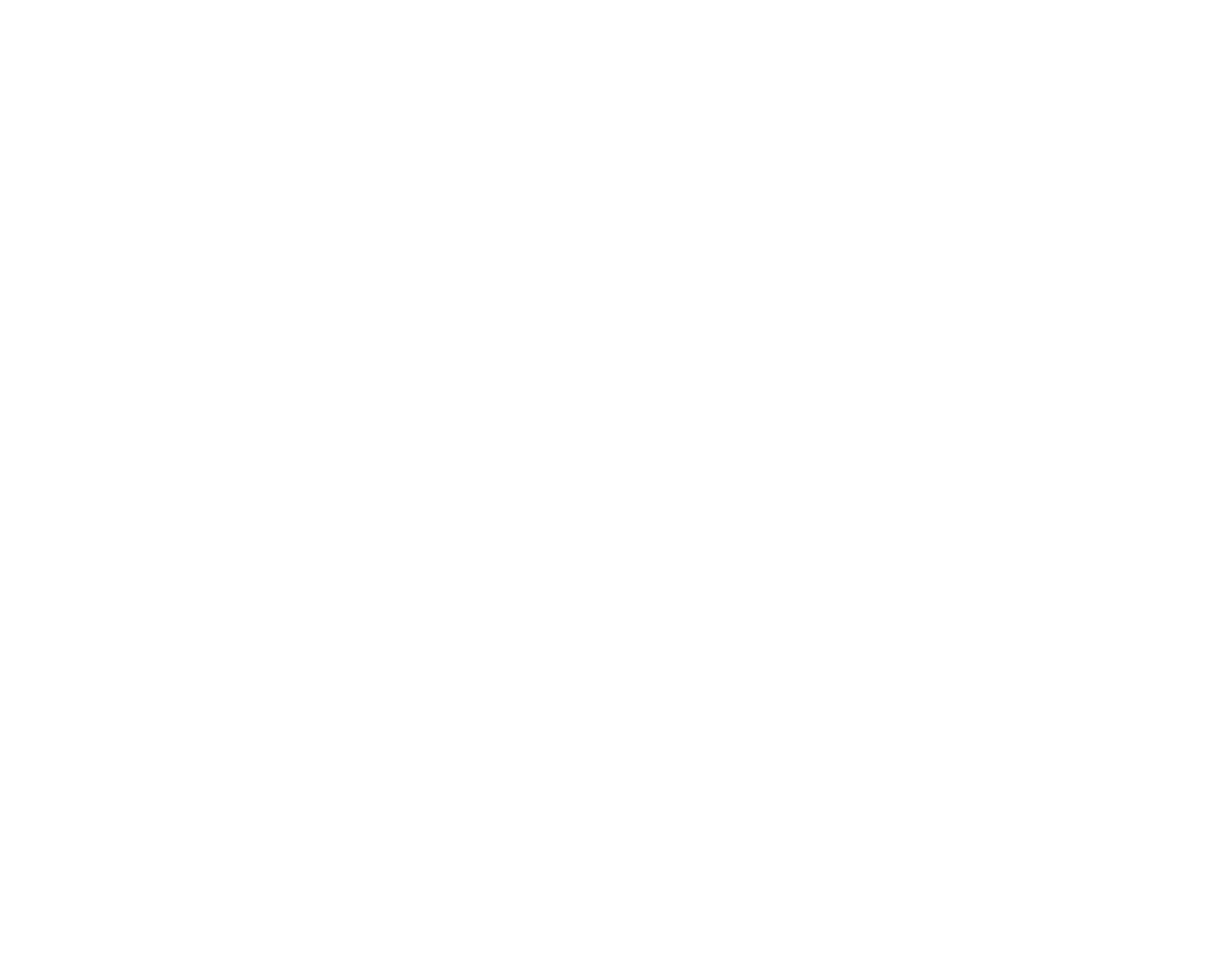## **June 2022 EACM Home Delivered Meals 502-896-2316** *<u>Masterson's</u>* **msego@eacmonline.org** Great Taste Runs in the Family. **PLEASE email, mail or call in your menu ASAP! 48-hr notice required for all changes, add-ons or cancellations. PRINT YOUR NAME HERE MONDAY TUESDAY WEDNESDAY THURSDAY FRIDAY Circle each meal 6/15/22 6/13/22 6/14/22 6/16/22 6/17/22 you want** Baked Rigatoni Pasta Meatloaf Roast Turkey w/Gray Fried Chicken Salmon Patty And Meat Sauce Scalloped Potatoes **Stuffing** Mashed Potatoes Oven Fried Potatoes **OPTION 1** Green Bean Casserole Italian Blend Vegetables Seasoned Peas Mixed Vegetables Broccoli Garlic Bread Dinner Roll Roll Wheat Roll Wheat Bread Pie Cookies Carrot Cake Fruit Cup Spice Cake Beef Chili Club Sandwich BBQ Chicken with Bun KY Hot Brown Grilled Chicken Pimento Cheese Garden Salad (Turkey, Ham and Potato Wedges Supreme sandwich Cheese) on Wheat Macaroni Salad Spice Cake Rice Pilaf **OPTION 2** Potato salad Cookies Capri Blend veggies Pie Carrot Cake Fruit cup **DO YOU WANT FROZEN MEALS ON THE WEEKEND? These are chef's choice only. Please tell us how many you want here. #\_\_\_\_\_\_\_ (TO BE DELIVERED FRIDAY) Please note: Kitchen has the right to make alterations to the daily menus. However, every effort IS made to maintain original choices and specific requests.**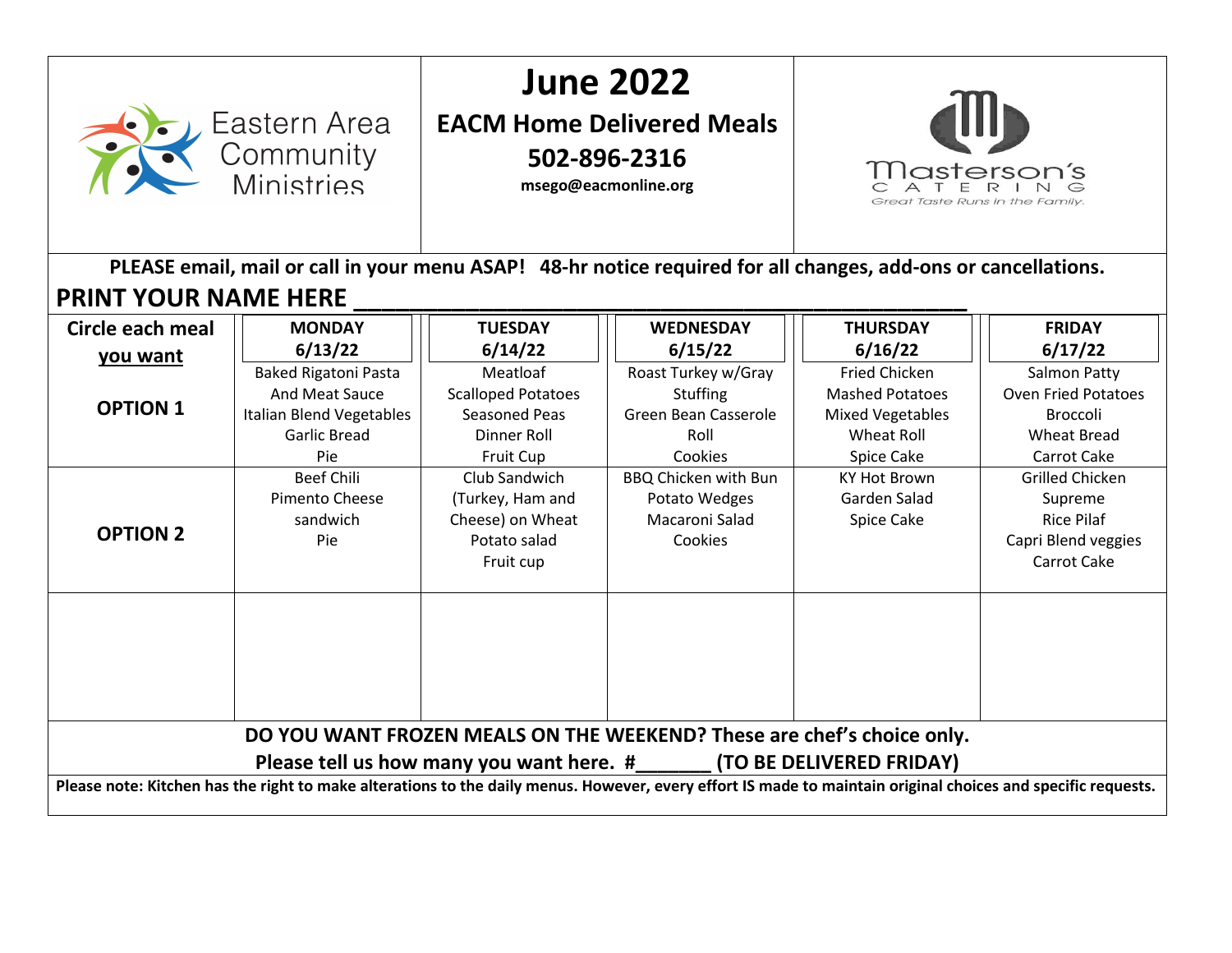

## **June 2022**

**EACM Home Delivered Meals 502-896-2316**

msego@eacmonline.org



**PLEASE email, mail or call in your menu ASAP! 48-hr notice required for all changes, add-ons or cancellations. PRINT YOUR NAME HERE \_\_\_\_\_\_\_\_\_\_\_\_\_\_\_\_\_\_\_\_\_\_\_\_\_\_\_\_\_\_\_\_\_\_\_\_\_\_\_\_\_\_\_\_** 

| Circle each meal<br>you want<br><b>OPTION 1</b>                                                                                                                                                                                                                                                             | <b>MONDAY</b><br>6/20/22<br>Meatloaf<br><b>Mashed Red Potatoes</b><br>Lima beans<br>Wheat Roll<br>Cookie | <b>TUESDAY</b><br>6/21/22<br>Chicken& Noodle<br>Casserole w/ seasoned<br>peas and carrots<br>Dinner roll<br><b>Fruit Cup</b> | <b>WEDNESDAY</b><br>6/22/22<br><b>Baked Spaghetti</b><br>Italian Green Beans<br><b>Garlic Bread</b><br><b>Pudding Cup</b> | <b>THURSDAY</b><br>6/23/22<br>Chicken Florentine<br><b>Parslied Cauliflower</b><br>Sweet Potato<br>Dinner Roll<br><b>Brownie</b> | <b>FRIDAY</b><br>6/24/22<br>Chicken Alfredo<br>w/Pasta Steamed<br><b>Broccoli</b><br><b>Wheat Roll</b><br>Apple Cobbler |
|-------------------------------------------------------------------------------------------------------------------------------------------------------------------------------------------------------------------------------------------------------------------------------------------------------------|----------------------------------------------------------------------------------------------------------|------------------------------------------------------------------------------------------------------------------------------|---------------------------------------------------------------------------------------------------------------------------|----------------------------------------------------------------------------------------------------------------------------------|-------------------------------------------------------------------------------------------------------------------------|
| <b>OPTION 2</b>                                                                                                                                                                                                                                                                                             | Creamy Tomato Soup,<br>Chicken Salad w/<br>Croissant<br>Cookie                                           | Pork Lion w/ gravy<br><b>Steamed Brown Rice</b><br>Roasted Cabbage<br>Dinner Roll<br><b>Fruit Cup</b>                        | Cobb salad with Turkey,<br>Ham, tomatoes, cheese<br>and onions Ranch<br><b>Dressing</b><br>Roll<br><b>Pudding Cup</b>     | <b>Ground Round Steak</b><br>w/Mushroom Gravy<br><b>Mashed Potatoes</b><br><b>Brussel Sprouts</b><br><b>Brownie</b>              | <b>Baked fish</b><br><b>Mashed Sweet Potatoes</b><br>Creamed Spinach<br>Roll<br>Apple Cobbler                           |
| DO YOU WANT FROZEN MEALS ON THE WEEKEND? These are chef's choice only.<br>Please tell us how many you want here. # (TO BE DELIVERED FRIDAY)<br>Please note: Kitchen has the right to make alterations to the daily menus. However, every effort IS made to maintain original choices and specific requests. |                                                                                                          |                                                                                                                              |                                                                                                                           |                                                                                                                                  |                                                                                                                         |